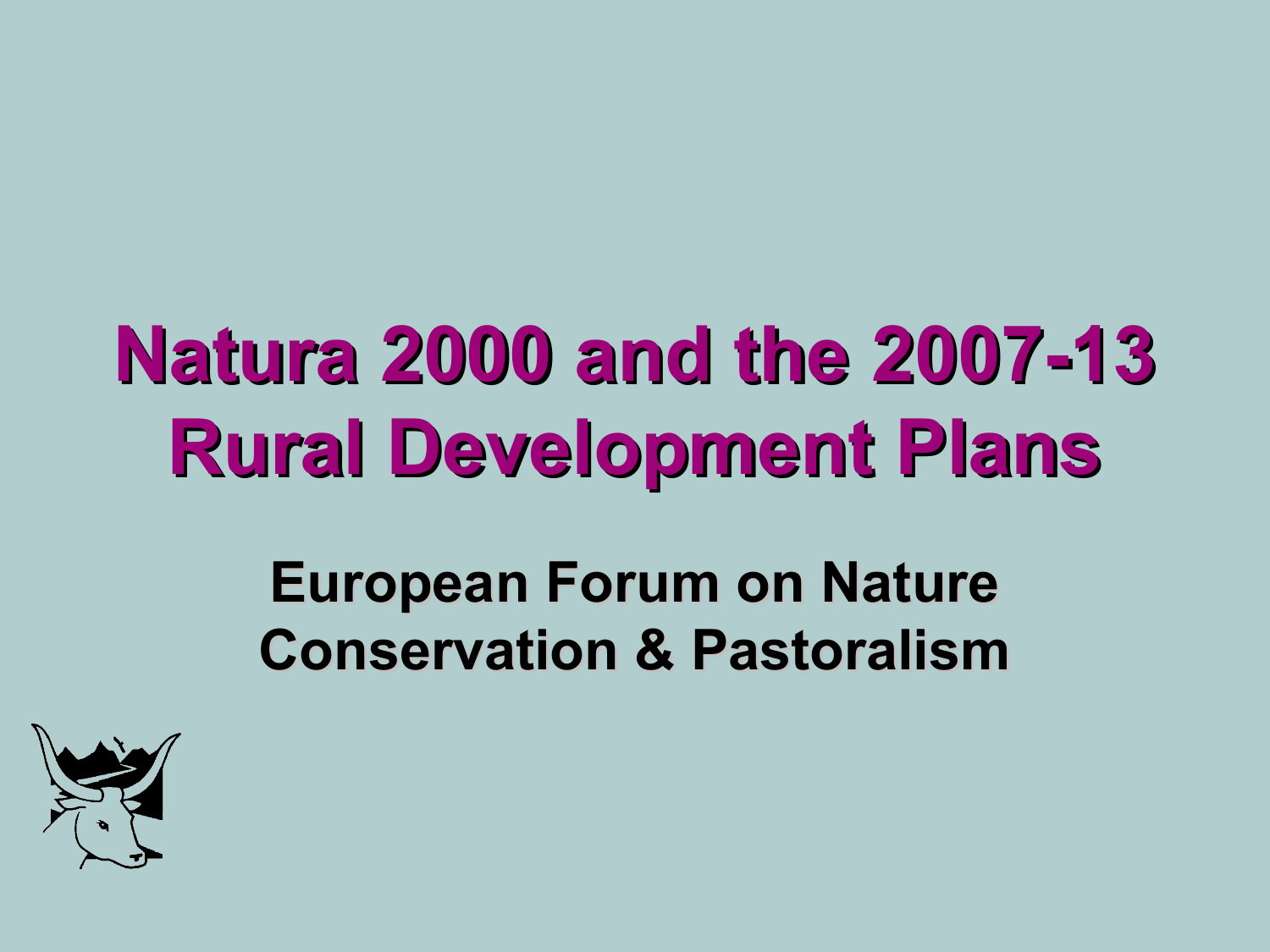# **Funding for this workshop**

- ◆ Scottish Natural Heritage
- ◆ Comhairle nan Eilean Siar
- ◆ Western Isles Enterprise
- ◆ LEADER+
- ◆ European Commission (DG ENV)

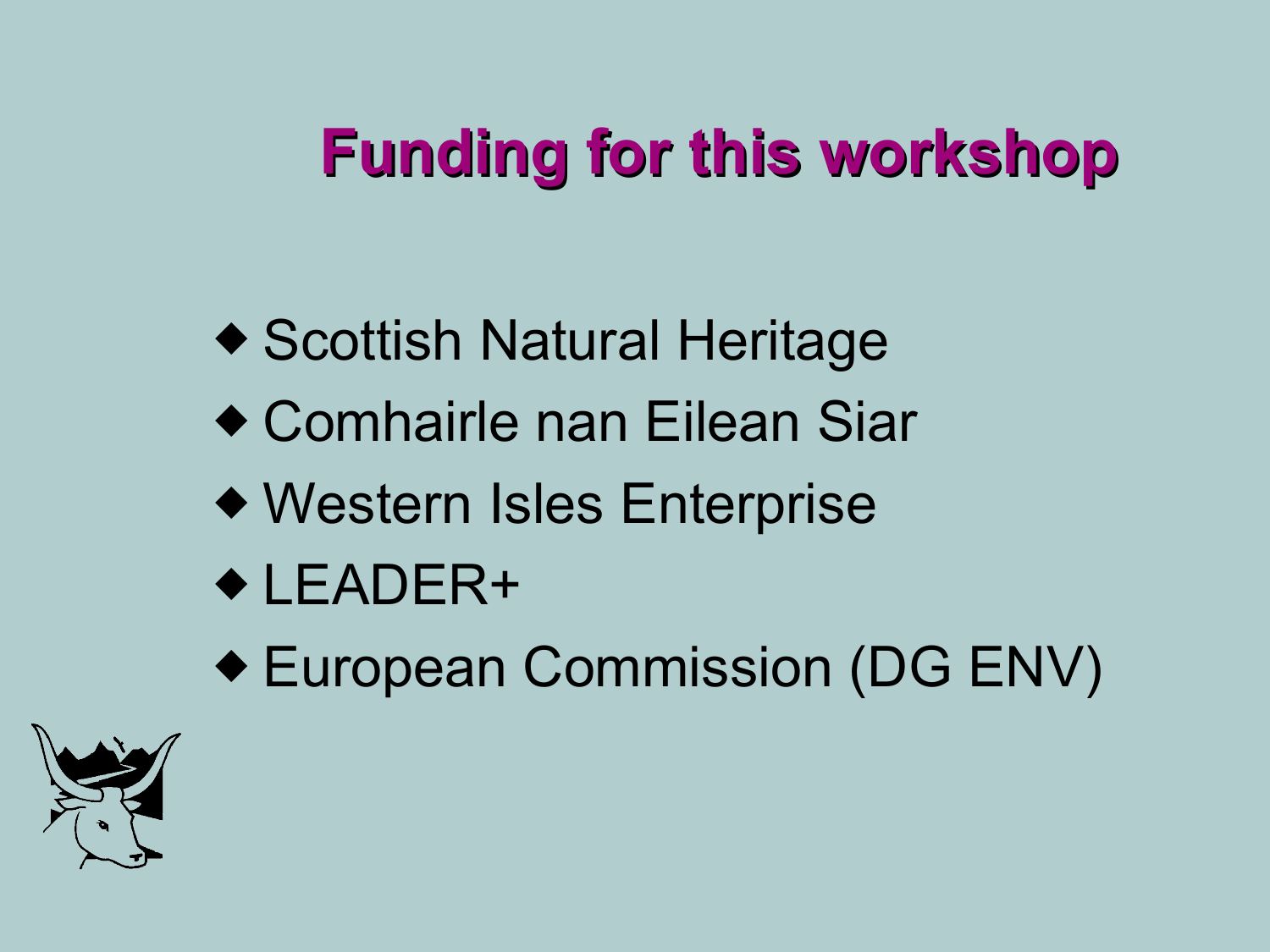# **What are Natura 2000 sites?**

- ◆ **Areas designated under:**
	- ◆ Council Directive 92/43/EEC on the conservation of natural habitats and of wild fauna and flora (Special Areas for Conservation)
	- ◆ Council Directive 79/409/EEC on the conservation of wild birds (Special Protection Areas)



◆ Wetlands of international importance identified under the Ramsar Convention are also considered to have an equivalent status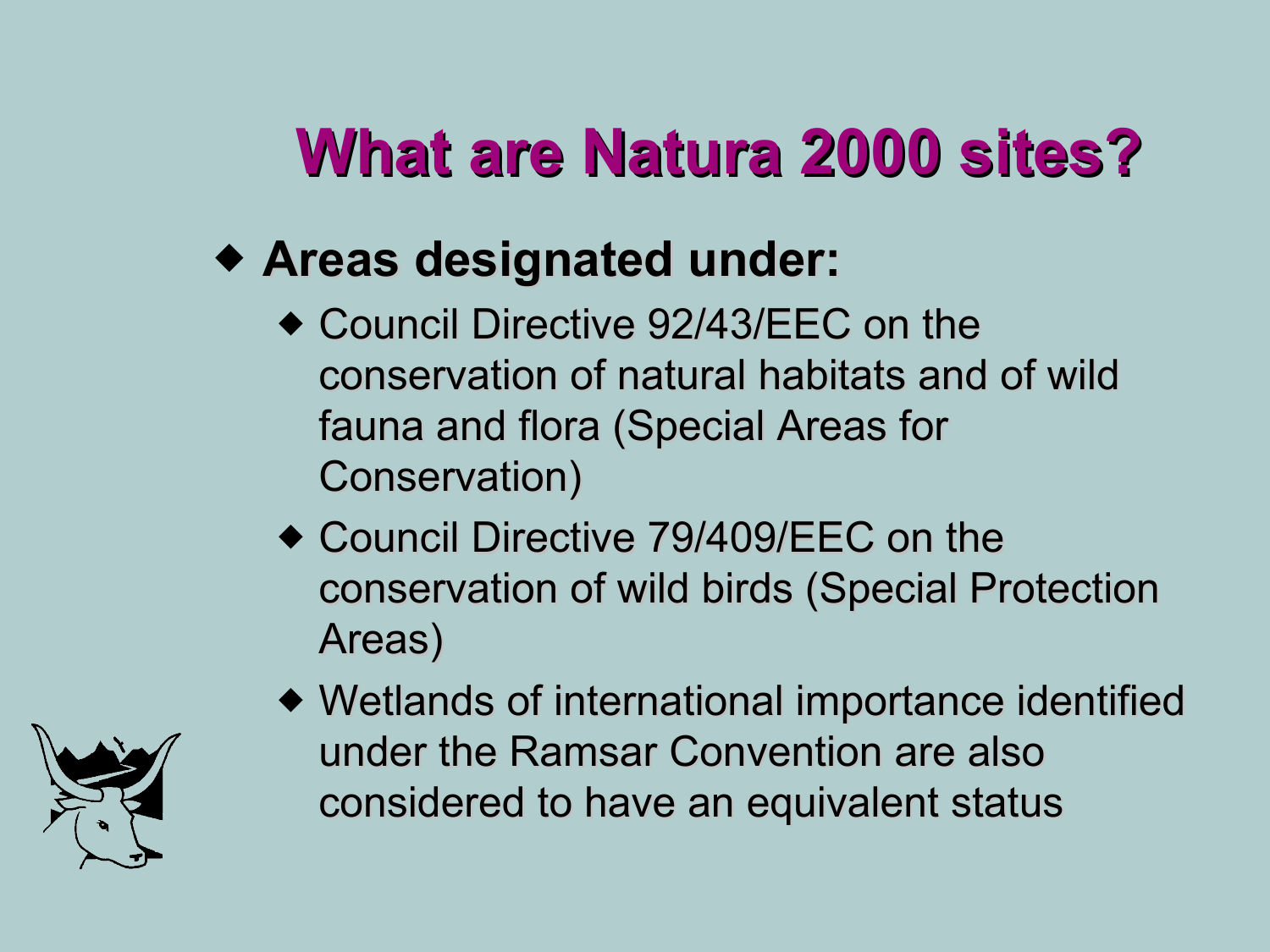#### **Aim of the Directives**

◆ "...to maintain or restore, at favourable conservation status, ... habitats and species ... of **Community interest [listed in the Annexes to the Directives]"** 

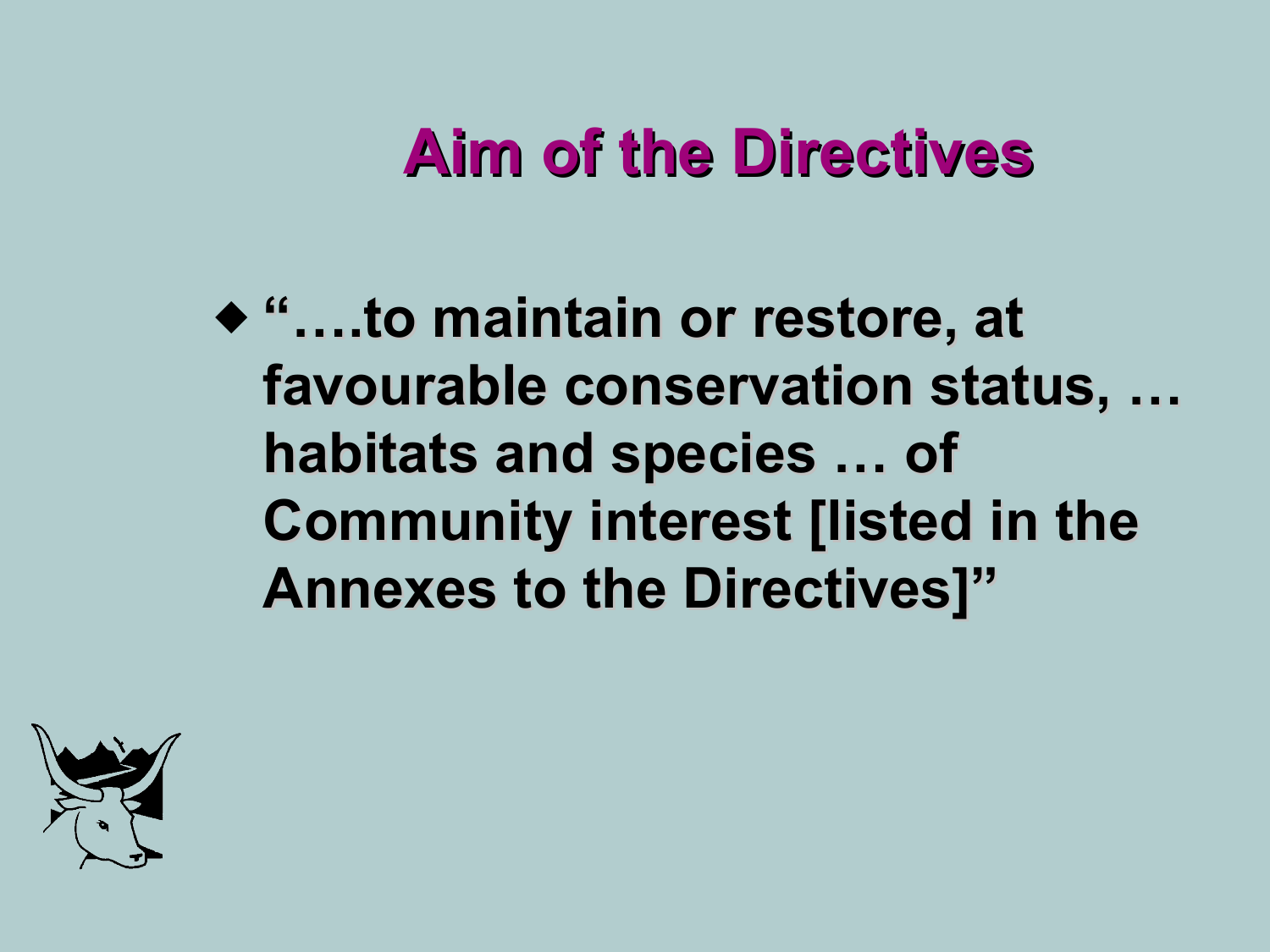#### **"Favourable conservation status"**

- ◆ **Natural range is stable & increasing**
- ◆ **Population dynamics/ ecosystem structure & function needed for long-term maintenance exist and likely to continue**



◆ **For habitats, typical species also have favourable conservation status**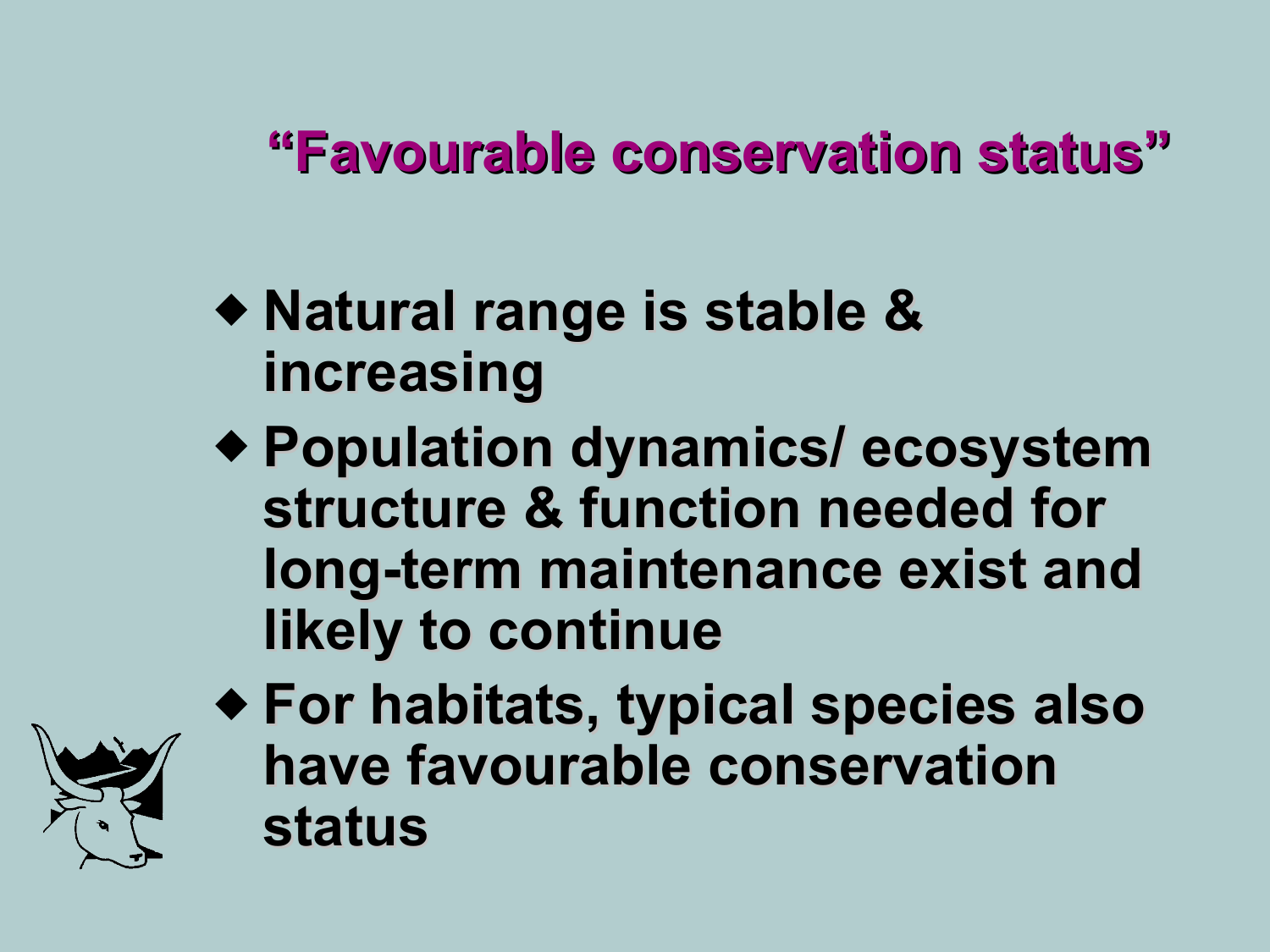# **Member State obligations**

- ◆ **To identify sites**
- ◆ **To protect them against damaging operations & harmful disturbance, including by assessment of proposals for new proposals affecting the site**
- ◆ **Establish necessary conservation measures, possibly including:**
	- ◆ Management plans specifically for the site or integrated into other development plans
	- ◆ Appropriate legal & administrative mechanisms



◆ **To estimate the costs involved in maintaining/restoring FCS**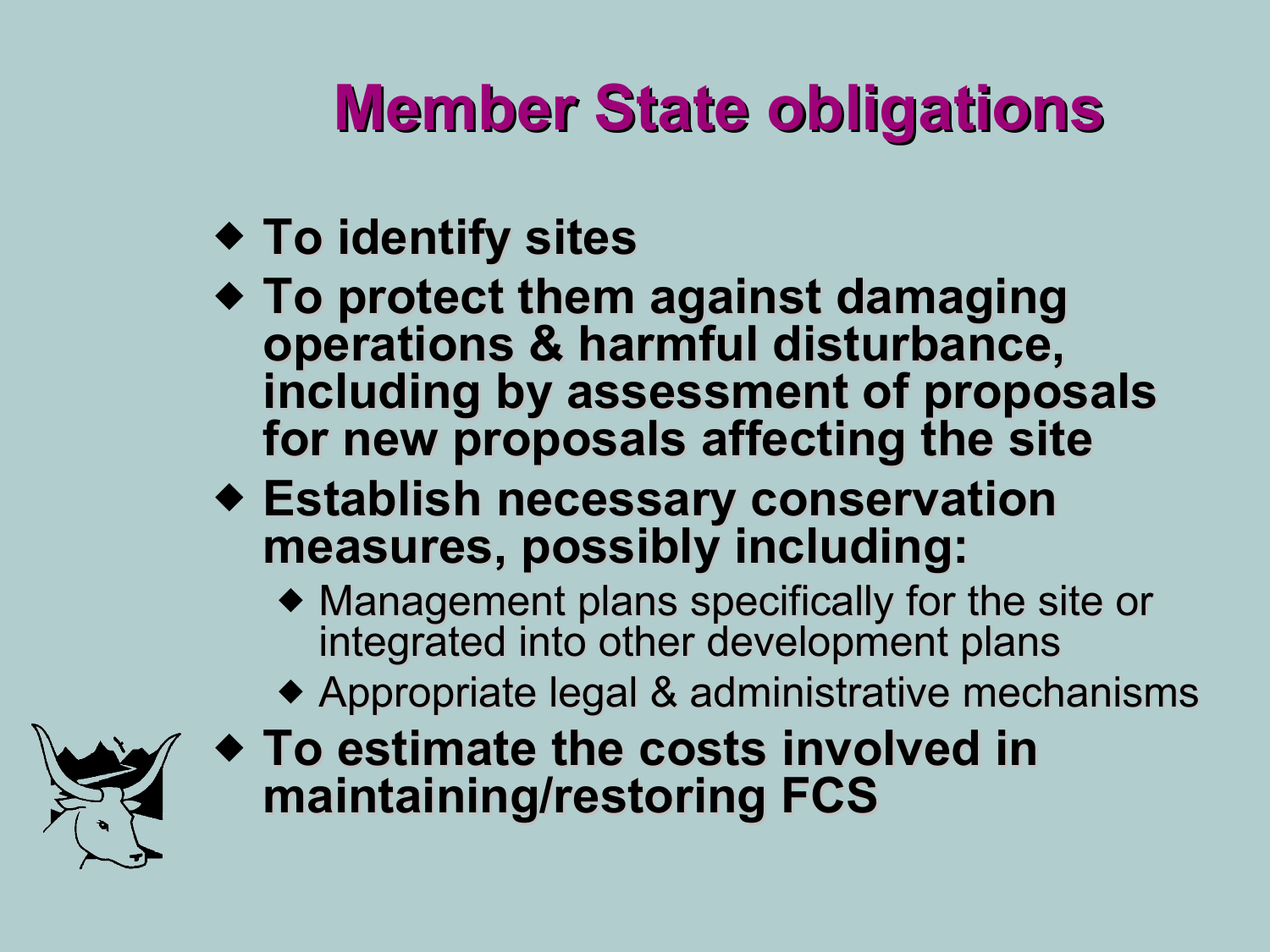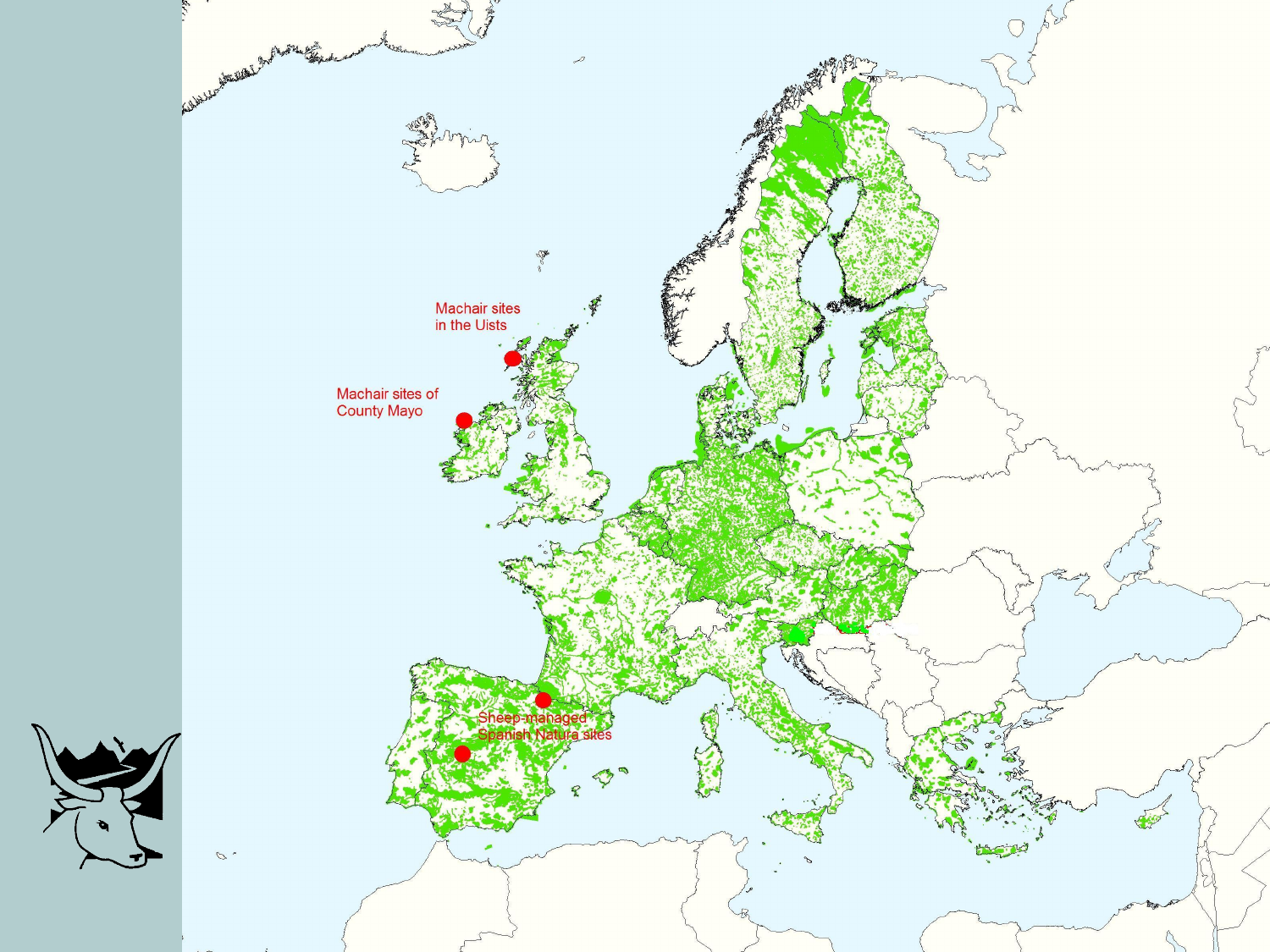# **Rural Development 2007-13**

- ◆ **Will be delivered by one integrating set of Regulations**
- ◆ **Has 3 main aims:**
	- ◆ Enhancing competitiveness
	- ◆ Sustainable land use
	- ◆ Sustainable rural communities

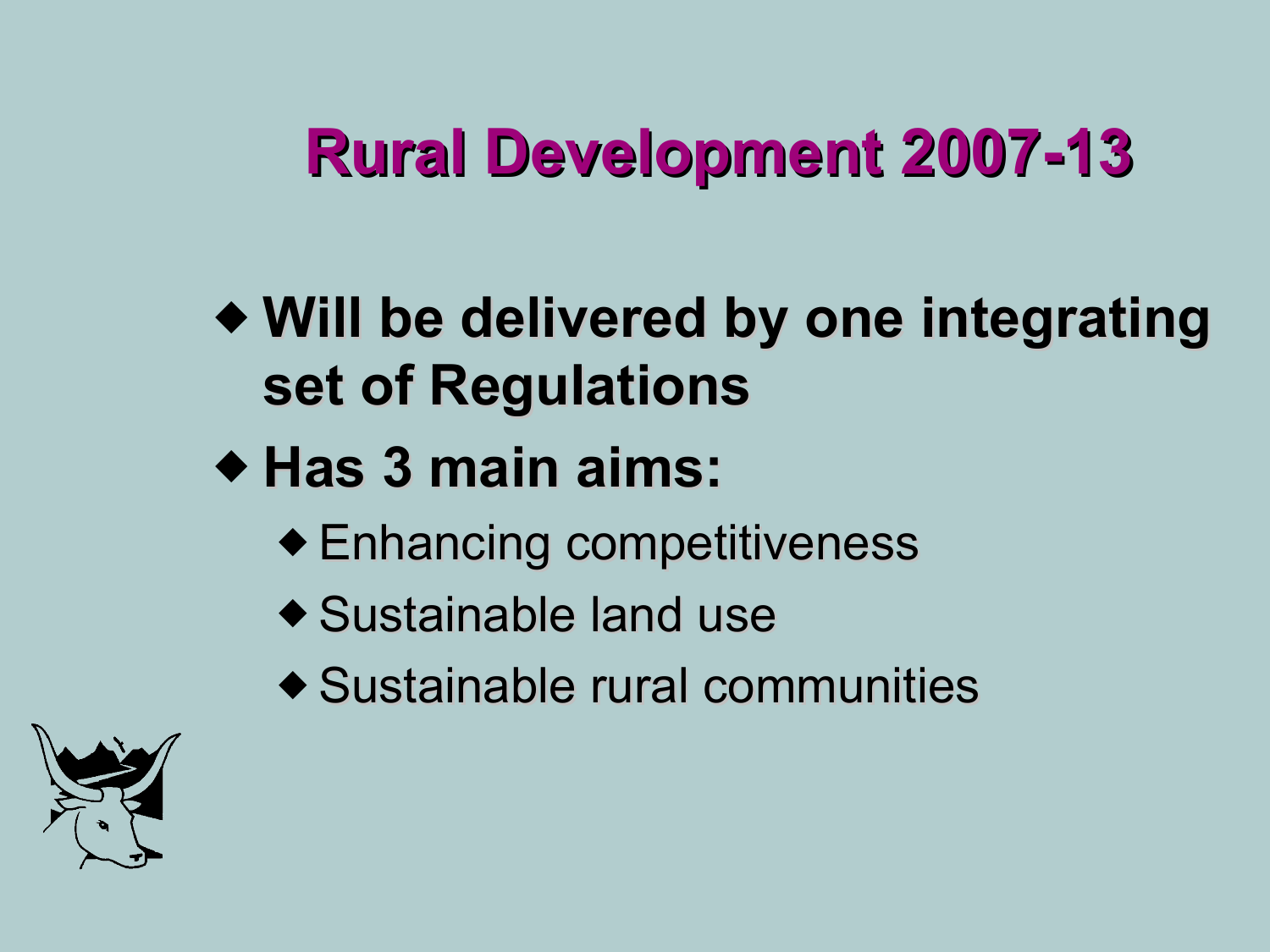### **The policy context**

**Rural Development Plans 2007-13**

**Natura 2000 obligations**

**Fischler reforms**

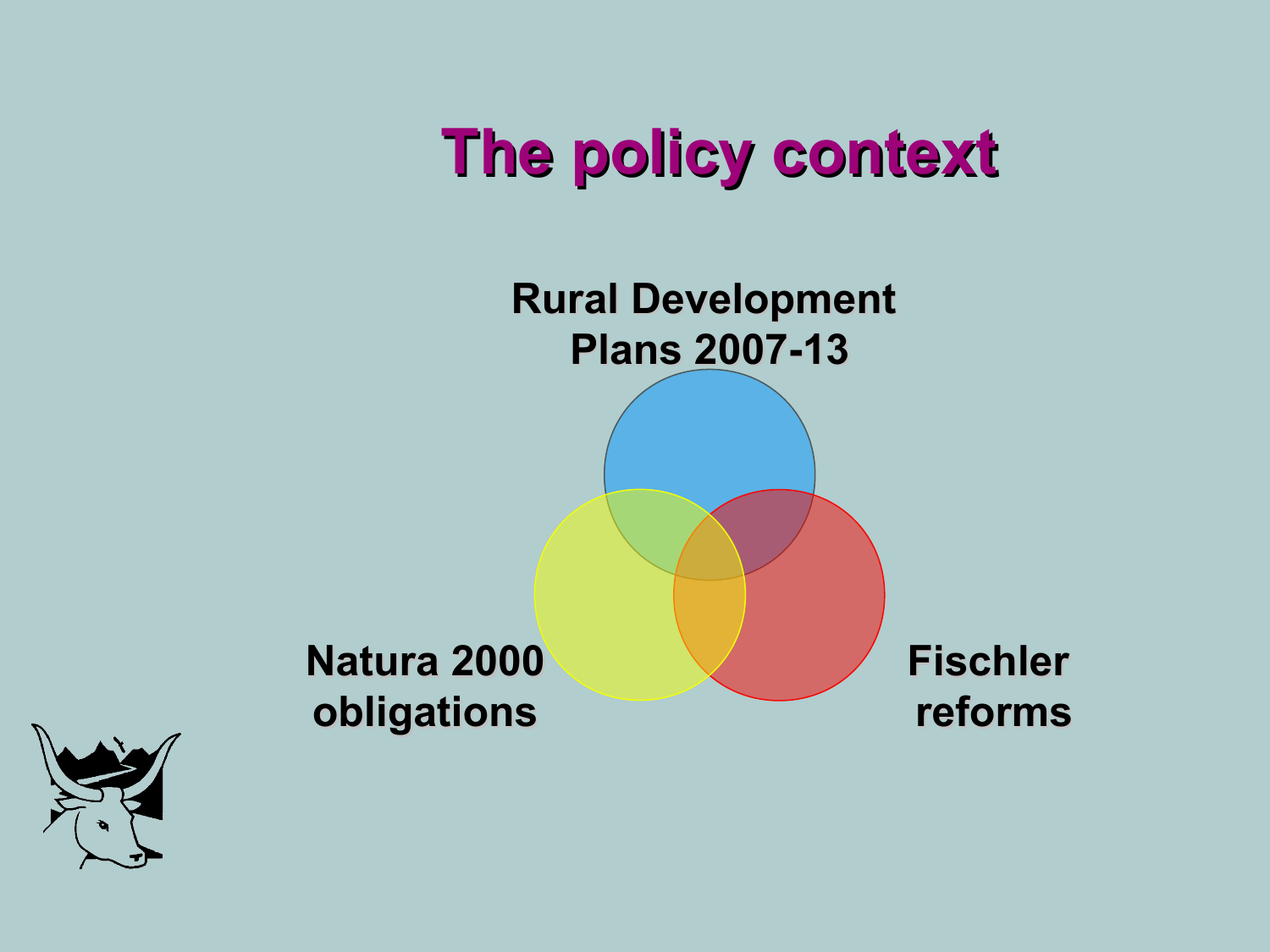#### **Pressures on the farmer**

**Administrative/ regulatory**

Economic **Social** 

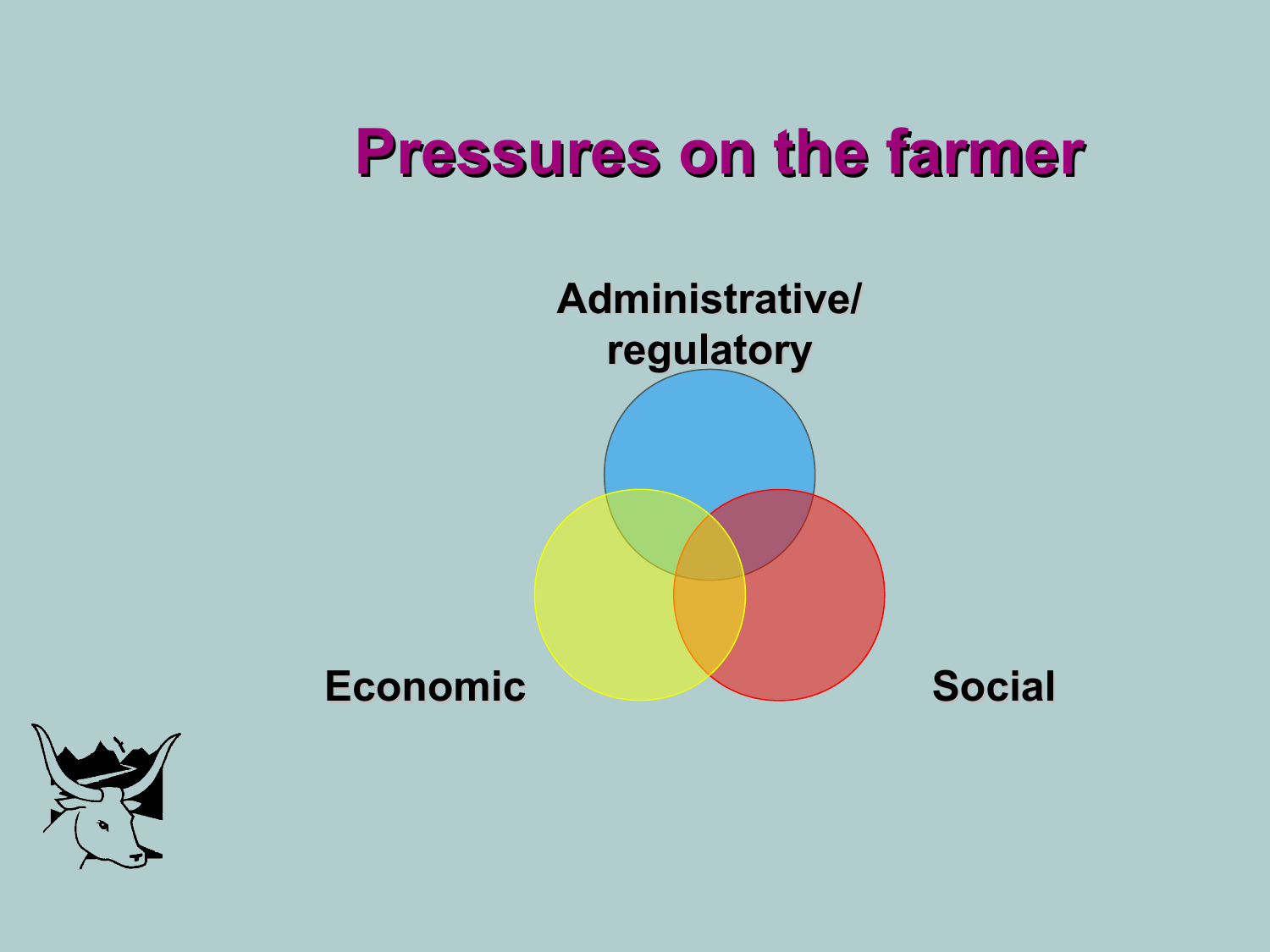#### **Issues to address:**

- **1. Is there a clear picture of the conservation status of Natura sites?**
- **2. Is the link to farming practices clear?**
- **3. Is there a clear SWOT-type understanding of farming systems trends** *post-Fischler?*

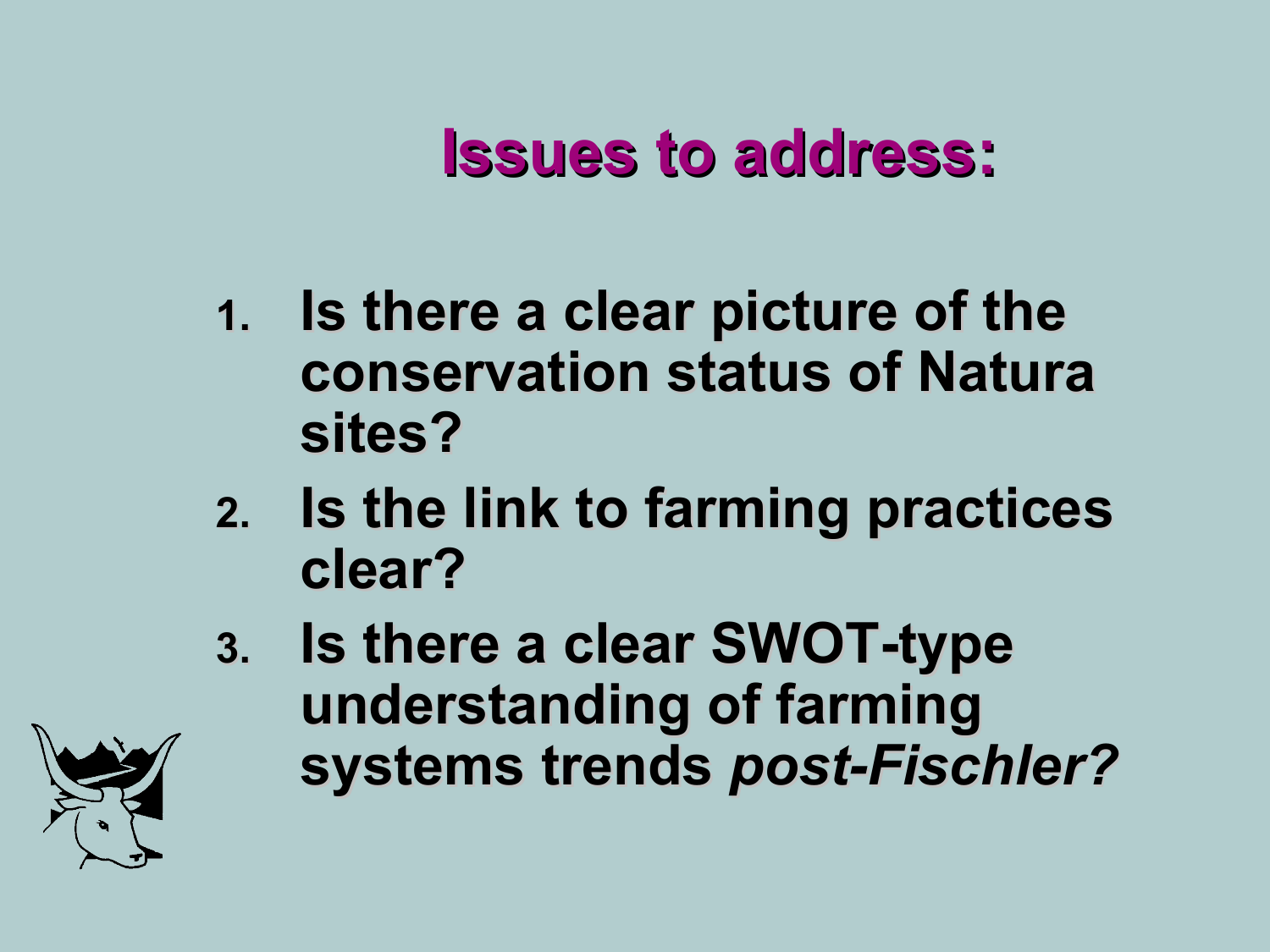#### **Issues to address:**

- **4. Is this picture adequately reflected in National Strategy & RDP texts?**
- **5. Is the design of the measures proposed in RDPs appropriate to address the weaknesses of and threats to beneficial aspects of the agricultural system?**